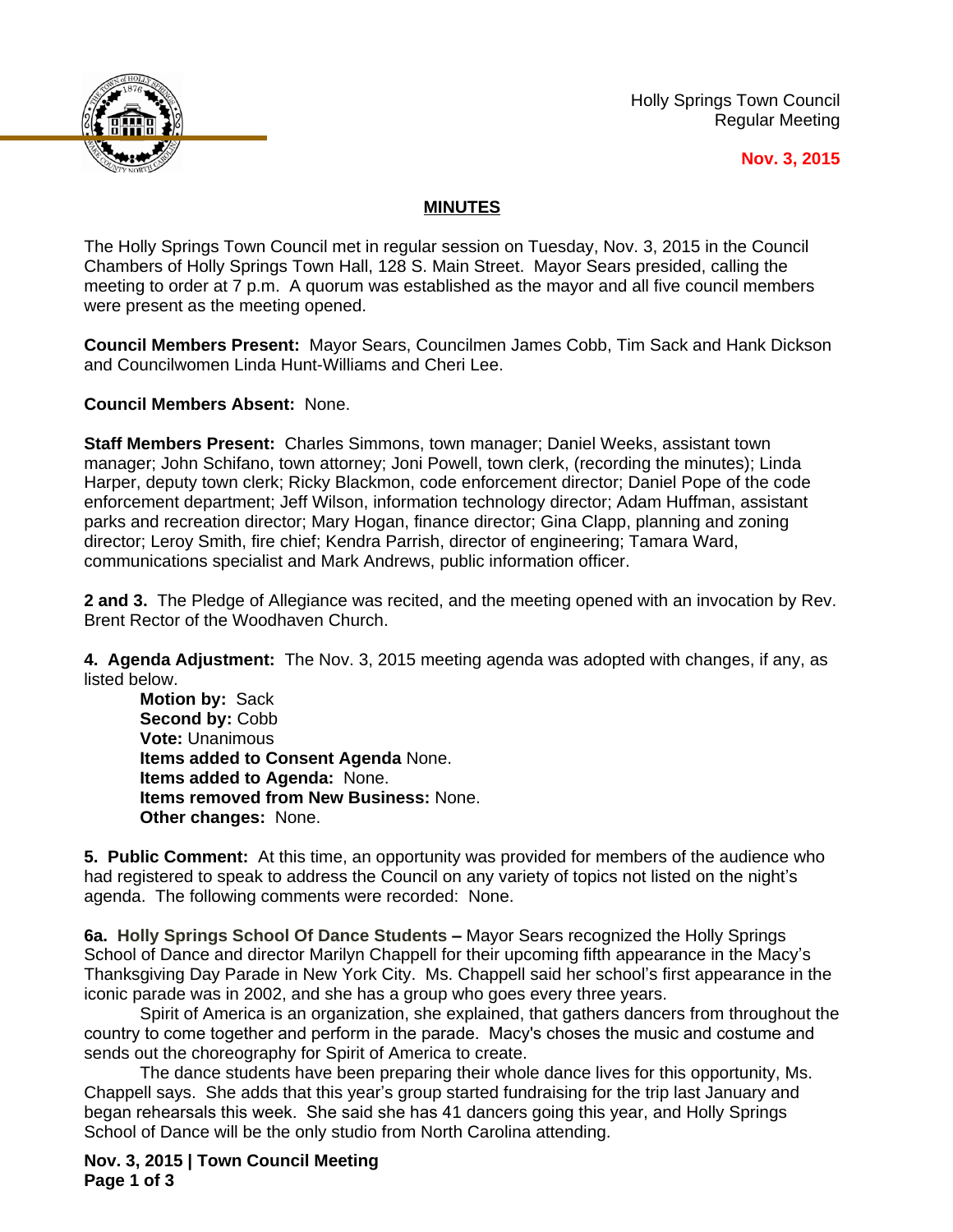Ms. Chappell said she and her students are grateful to the community for the tremendous amount of support citizens have shown throughout this process. It is a dream come true for so many children and their families and this once in a lifetime trip is something that they will never forget, she added. Those going on the trip look forward to spending a week in New York while they rehearse and will supplement the work with trips to a Broadway show, to see the Rockettes perform, do some sightseeing and shopping and generally take in all that the city has to offer.

The entourage will leave for New York Saturday Nov. 21 and will return home the day after Thanksgiving.

Mayor Sears presented each dancer with a Town of Holly Springs tote bag for shopping and an apple green baseball cap so as to not get lost.

**Action:** None.

**6b. World Pancreatic Cancer Awareness Day –** Mayor Sears advised residents that Nov. 13 is World Pancreatic Cancer Awareness Day, and he has issued a proclamation to this effect locally. Janette Wilson of Holly Springs, who has lost three family members to pancreatic cancer, accepted the proclamation to raise awareness of this devastating disease and encourage those who are developing treatments and early detection tools.

Pancreatic cancer is the fourth leading cause of cancer deaths in the United States. An estimated 48,960 people will be diagnosed this year in the U.S. and about 93% will die from it within five years. When the symptoms present themselves, it's usually too late for a positive diagnosis. There is no cure, and there has been no significant improvement in survival rates during the last several years.

Even so, pancreatic cancer does have its survivors. Mayor Sears would like to increase awareness of this illness and also celebrate with those who have survived this most deadly disease

**Action:** None.

**7a. Crosswalk Safety –** Ms. Karen Brown, a resident of Holly Springs, addressed the Council on the topic of crosswalk and pedestrian safety. She related to Council about how she and her son were hit by a car while in a crosswalk in Maryland. She said she realizes that the crosswalk beacon on Grigsby Avgenue cost \$11,000, and she would like to see at least three other beacons near local schools. Ms. Brown has background and helpful information to share in hopes that the Town of Holly Springs can increase its inventory of crosswalk beacons and signage that prompt motorists to yield to pedestrians.

Ms. Brown will meet with Ms. Parrish to find out more about what is being done and what could be done to provide those beacons and improved striping and signage.

Ms. Parrish noted that she has a request pending for next year's town budget cycle for three crosswalk beacons that would cover all the schools.

**8. Consent Agenda:** The Council approved a motion to approve all items on the Consent Agenda. The motion carried following a motion by Councilman Sack, a second by Councilman Cobb and a unanimous vote. The following actions were affected:

8a. Minutes – The Council approved minutes of the Town Council's meeting held Oct. 20, 2015. 8b. Yadkin Bank Purchasing Card Service Agreement - The Council approved entering into an

agreement with Yadkin Bank setting out purchasing card services and rebate terms.

8c. Ting Fiber Lease Rates / License Terms - The Council approved license terms and fiber lease rates as previously approved with Ting Internet.

8d. Town Facilities Closings – The Council approved to close non-essential Town facilities from 11:30 a.m. to 1 p.m. Wednesday, Dec. 9, 2015 for an employee holiday lunch.

8e. Budget Amendment Report – The Council received a monthly report of amendments to the FY 2015-16 budget approved by the town manager. *A copy of the budget amendment report is attached to these minutes.* 

8f. 2015 Street Improvement Project - The Council approved a contract change order in the 2015 Street Improvement Project in the amount of \$15,631.36.

**Nov. 3, 2015 | Town Council Meeting Page 2 of 3**